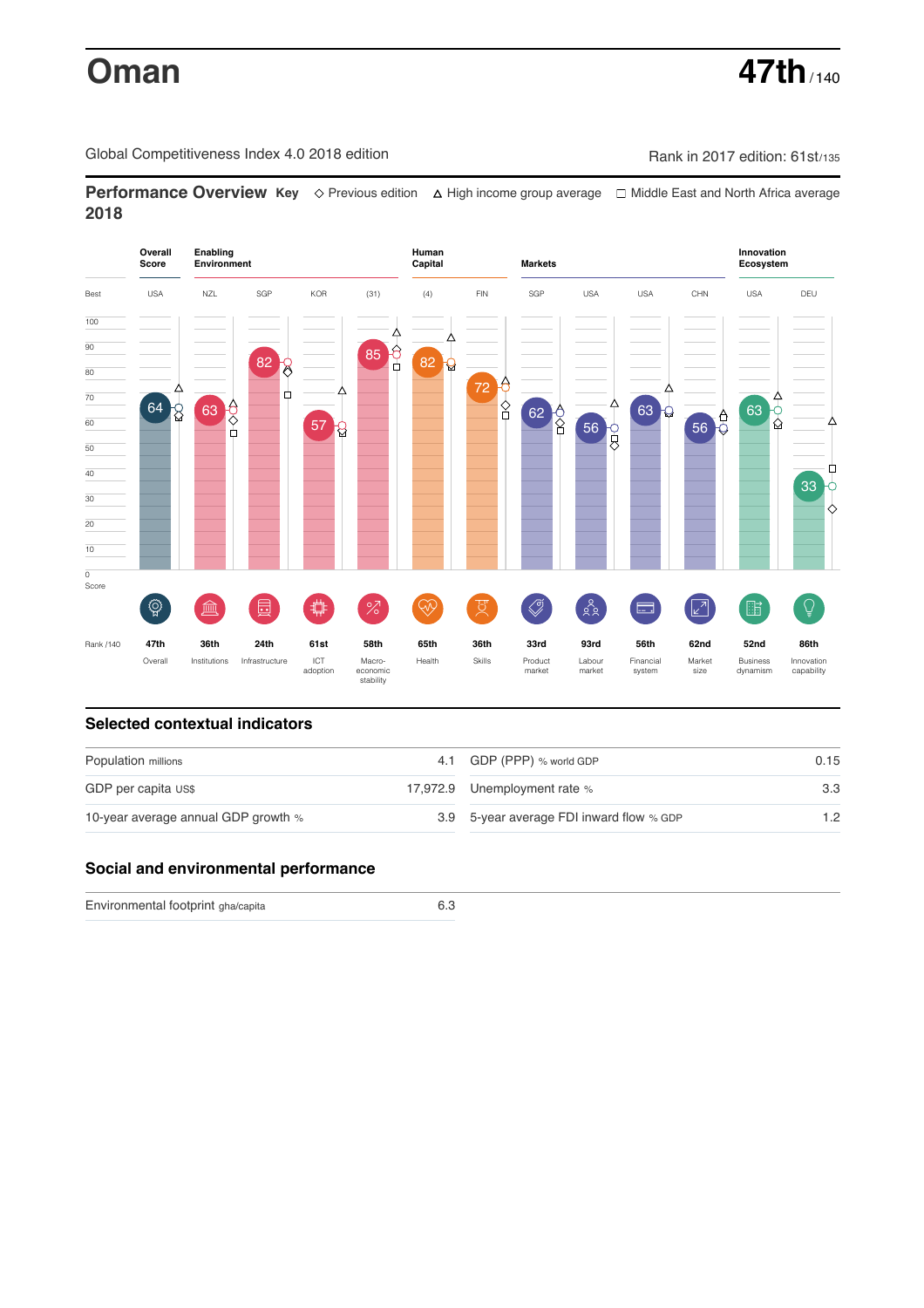# **Oman 47th**/140

| <b>Index Component</b>                                                   | Value    | Score *         | Rank/140       | <b>Best Performer</b>       |
|--------------------------------------------------------------------------|----------|-----------------|----------------|-----------------------------|
| 皿<br>Pillar 1: Institutions 0-100 (best)                                 |          | 63.1 $\uparrow$ | 36             | <b>New Zealand</b>          |
| 1.01 Organized crime 1-7 (best)                                          | 6.4      | 89.9 ↓          | 4              | Finland                     |
| 1.02 Homicide rate /100,000 pop.                                         | 0.7      | $99.5 =$        | 19             | Multiple (9)                |
| 1.03 Terrorism incidence 0 (very high) -100 (no incidence)               | 100.0    | $100.0 =$       | 1              | Multiple (24)               |
| 1.04 Reliability of police services 1-7 (best)                           | 6.3      | 89.0 个          | 5              | Finland                     |
| 1.05 Social capital 0-100 (high)                                         | 51.2     | $51.2$ ↑        | 65             | Australia                   |
| 1.06 Budget transparency 0-100 (best)                                    | 42.3     | $42.3 =$        | 103            | Multiple (2)                |
| 1.07 Judicial independence 1-7 (best)                                    | 5.7      | 78.5 ↑          | 18             | Finland                     |
| 1.08 Efficiency of legal framework in challenging regulations 1-7 (best) | 4.5      | 58.1 $\uparrow$ | 19             | Finland                     |
| 1.09 Freedom of the press 0-100 (worst)                                  | 40.7     | 59.3 $\sqrt{ }$ | 103            | Norway                      |
| 1.10 Burden of government regulation 1-7 (best)                          | 4.5      | 59.0 ↑          | 15             | Singapore                   |
| 1.11 Efficiency of legal framework in settling disputes 1-7 (best)       | 5.3      | 71.7 ተ          | 13             | Singapore                   |
| 1.12 E-Participation Index 0-1 (best)                                    | 0.83     | 83.2 ↑          | 42             | Multiple (3)                |
| 1.13 Future orientation of government 1-7 (best)                         | 5.3      | 71.1 ↑          | $\overline{7}$ | Singapore                   |
| 1.14 Incidence of corruption 0-100 (best)                                | 44.0     | 44.0 ↓          | 59             | New Zealand                 |
| 1.15 Property rights 1-7 (best)                                          | 5.7      | 78.4 ↑          | 20             | Finland                     |
| 1.16 Intellectual property protection 1-7 (best)                         | 5.6      | $77.4$ ↑        | 17             | Finland                     |
| 1.17 Quality of land administration 0-30 (best)                          | 13.0     | $43.3 =$        | 87             | Singapore                   |
| 1.18 Strength of auditing and reporting standards 1-7 (best)             | 5.2      | 70.4 ↑          | 37             | Finland                     |
| 1.19 Conflict of interest regulation 0-10 (best)                         | 5.3      | $53.0 =$        | 84             | Multiple (2)                |
| 1.20 Shareholder governance 0-10 (best)                                  | 4.0      | $40.0 =$        | 106            | Kazakhstan                  |
| 圓                                                                        |          | $81.8$ ^        | 24             |                             |
| Pillar 2: Infrastructure 0-100 (best)                                    |          |                 |                | Singapore                   |
| 2.01 Road connectivity index 0-100 (best)                                | 92.4     | $92.4 =$        | 12             | <b>United States</b>        |
| 2.02 Quality of roads 1-7 (best)                                         | 6.0      | 82.6 ↑          | 8              | Singapore                   |
| 2.03 Railroad density km of roads/square km                              | n/a      | n/a             | n/a            | Multiple (20)               |
| 2.04 Efficiency of train services 1-7 (best)                             | 4.1      | $51.1$ 1        | 43             | Switzerland                 |
| 2.05 Airport connectivity score                                          | 81,119.1 | 59.2 $\sqrt{ }$ | 47             | Multiple (8)                |
| 2.06 Efficiency of air transport services 1-7 (best)                     | 5.4      | 73.9 ↑          | 28             | Singapore                   |
| 2.07 Liner Shipping Connectivity Index 0-157.1 (best)                    | 63.6     | 63.6 个          | 18             | Multiple (4)                |
| 2.08 Efficiency of seaport services 1-7 (best)                           | 5.3      | 71.5 ↑          | 18             | Singapore                   |
| 2.09 Electrification rate % pop.                                         | 99.6     | 99.6 $\uparrow$ | 73             | Multiple (66)               |
| 2.10 Electric power transmission and distribution losses % output        | 9.7      | $94.1$ 1        | 59             | Multiple (9)                |
| 2.11 Exposure to unsafe drinking water % pop.                            | 14.6     | $87.1 =$        | 80             | Multiple (23)               |
| 2.12 Reliability of water supply 1-7 (best)                              | 5.7      | 78.4 ↓          | 44             | Switzerland                 |
| ₽<br>Pillar 3: ICT adoption 0-100 (best)                                 |          | 56.9 $\uparrow$ | 61             | Korea, Rep.                 |
| 3.01 Mobile-cellular telephone subscriptions /100 pop.                   | 149.8    | $100.0 =$       | 14             | Multiple (68)               |
| 3.02 Mobile-broadband subscriptions /100 pop.                            | 93.9     | n/a             | 33             | <b>United Arab Emirates</b> |
| 3.03 Fixed-broadband Internet subscriptions /100 pop.                    | 7.5      | 15.1 $\uparrow$ | 82             | Switzerland                 |
| 3.04 Fibre Internet subscriptions /100 pop.                              | 0.4      | n/a             | 72             | Korea, Rep.                 |
| 3.05 Internet users % pop.                                               | 76.8     | 76.8 ↑          | 38             | Iceland                     |
| <sup>%</sup> Pillar 4: Macroeconomic stability 0-100 (best)              |          | 85.0 ↓          | 58             | Multiple (31)               |
| 4.01 Inflation annual % change                                           | 1.4      | $100.0 =$       | 1              | Multiple (74)               |
| 4.02 Debt dynamics 0-100 (best)                                          | 70.0     | 70.0 ↓          | 60             | Multiple (36)               |
|                                                                          |          |                 |                |                             |
| Qÿ<br>Pillar 5: Health 0-100 (best)                                      |          | $81.9$ ↑        | 65             | Multiple (4)                |
| 5.01 Healthy life expectancy years                                       | 66.2     | $81.9$ 1        | 64             | Multiple (4)                |
| 성<br>Pillar 6: Skills 0-100 (best)                                       |          | 71.6 ↑          | 36             | <b>Finland</b>              |
| 6.01 Mean years of schooling Years                                       | 9.6      | $63.9 =$        | 68             | Finland                     |
| 6.02 Extent of staff training 1-7 (best)                                 | 4.4      | 57.5 个          | 37             | Switzerland                 |
| 6.03 Quality of vocational training 1-7 (best)                           | 4.7      | 62.2 $\uparrow$ | 26             | Switzerland                 |
| 6.04 Skillset of graduates 1-7 (best)                                    | 4.5      | 58.9 ↑          | 39             | Switzerland                 |
| 6.05 Digital skills among population 1-7 (best)                          | 4.9      | 65.7            | 30             | Sweden                      |
| 6.06 Ease of finding skilled employees 1-7 (best)                        | 4.3      | 55.8 个          | 56             | <b>United States</b>        |
| 6.07 School life expectancy Years                                        | 14.7     | $81.5$ ↑        | 60             | Multiple (9)                |
| 6.08 Critical thinking in teaching 1-7 (best)                            | 4.9      | 64.3 ↑          | 14             | <b>United States</b>        |
| 6.09 Pupil-to-teacher ratio in primary education Ratio                   | 11.0     | $97.5 =$        | 14             | Multiple (6)                |